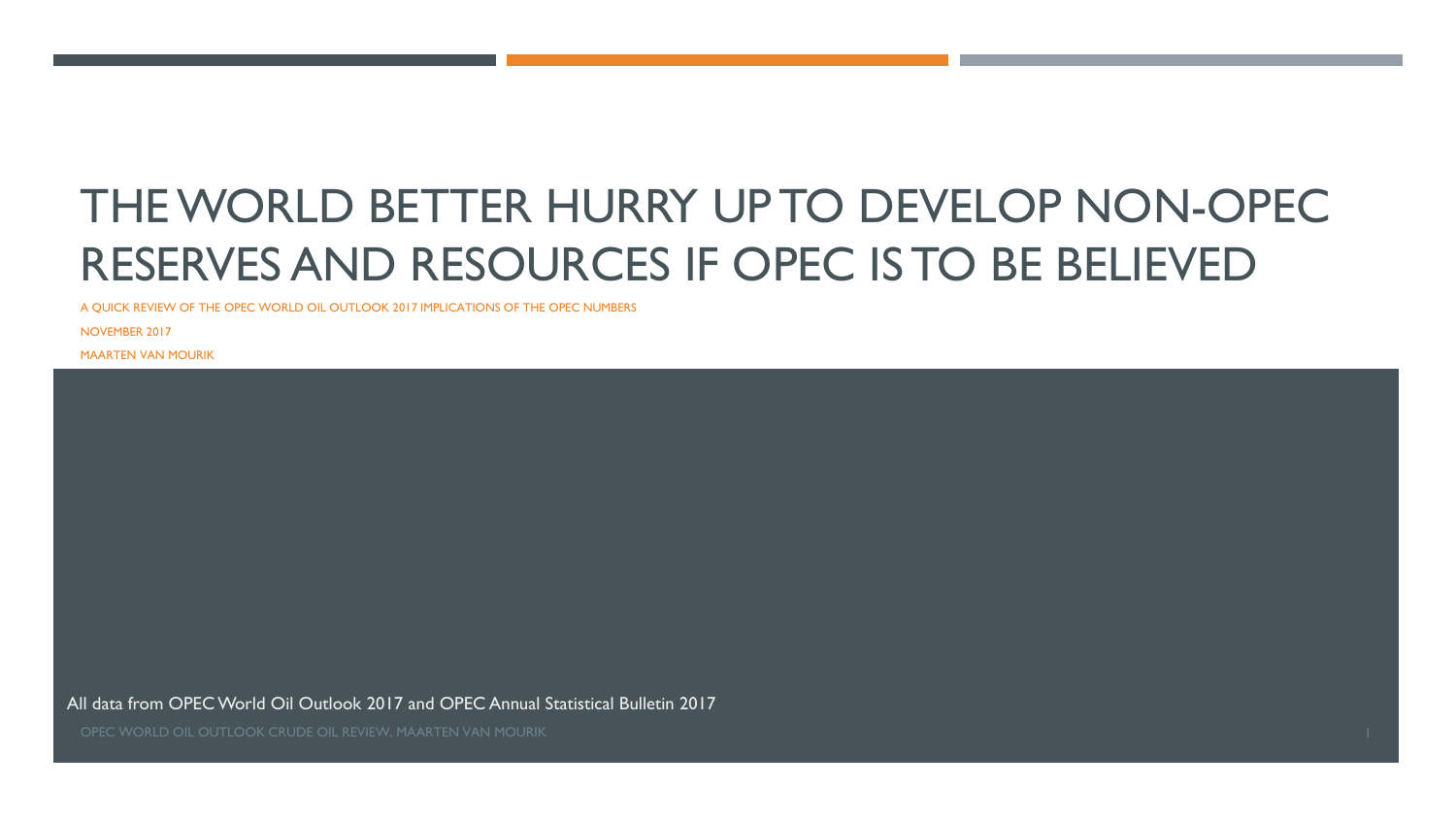### GLOBAL TIGHT CRUDE OIL PRODUCTION FORECAST PLATEAU AT 9 MB/D, 80% OVER CURRENT LEVELS OR 4 MB/D

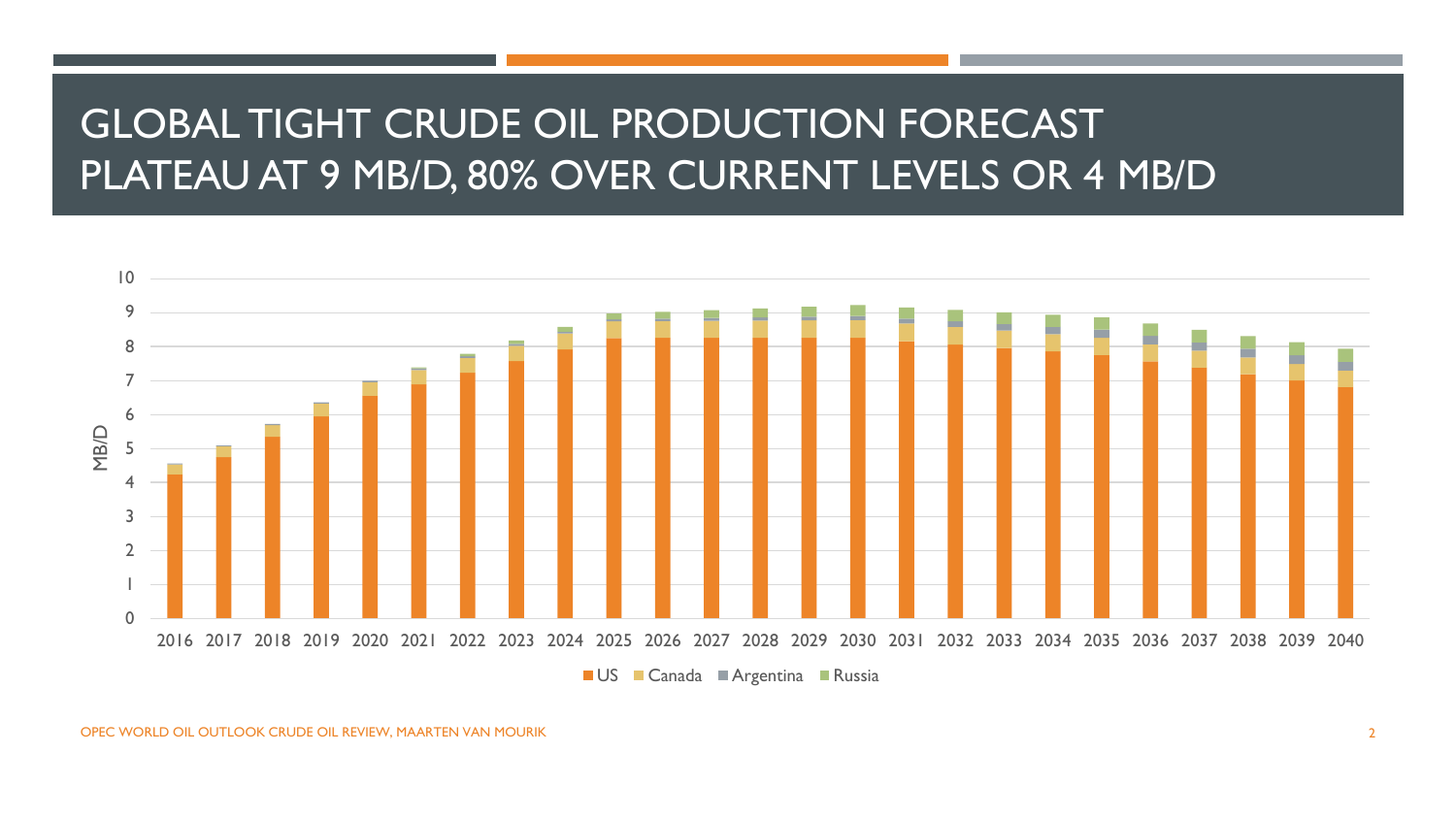#### CRUDE OIL PRODUCTION 2000-2040 CONVENTIONAL PLUS TIGHT OIL



non-OPEC OPEC Tight oil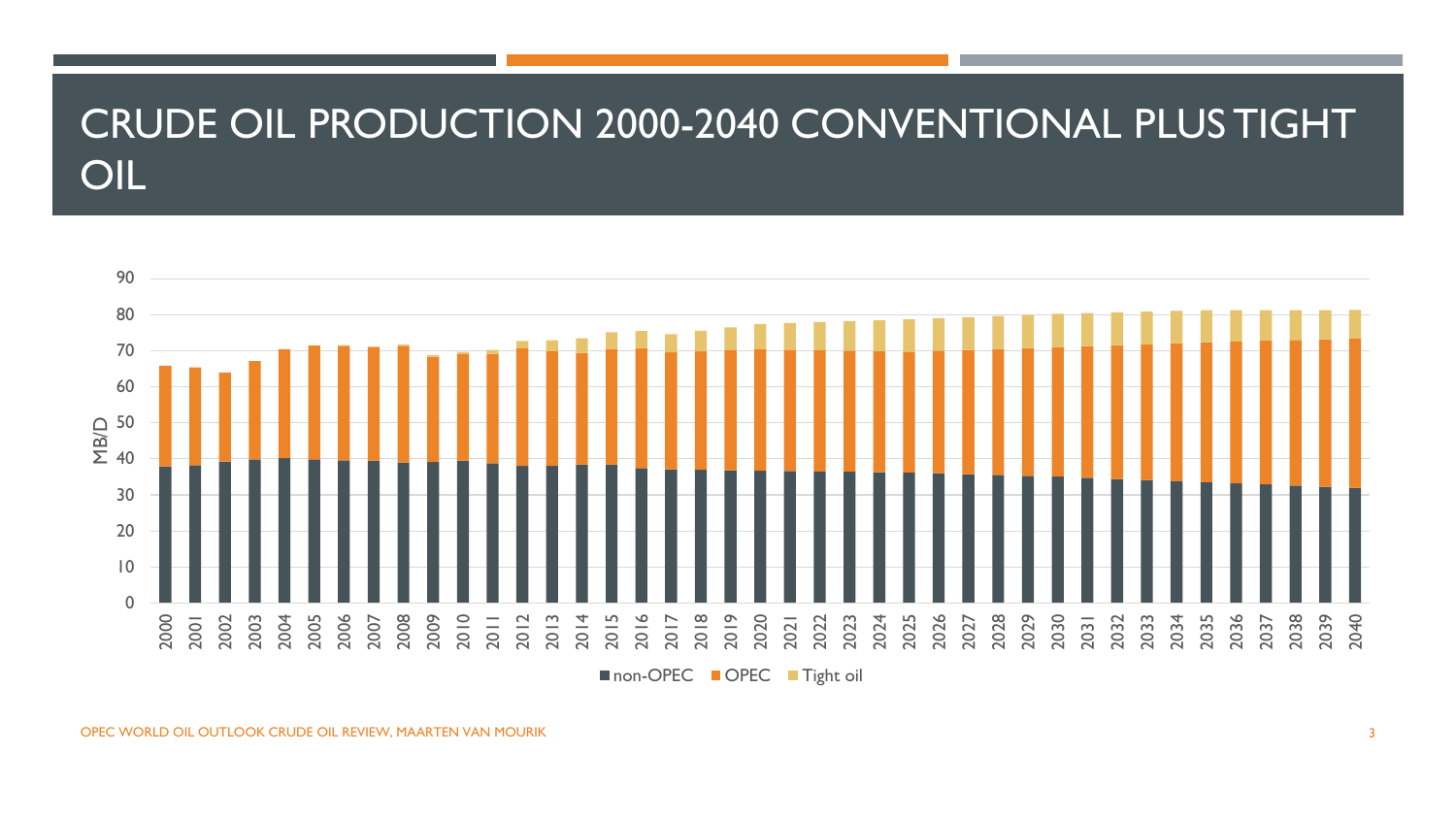## PROVEN RESERVES OF CRUDE OIL SOME PRODUCE AND DECLINE OTHERS JUST PRODUCE…



#### **PROVEN RESERVES (MB)**



USA Brazil China North Sea Mexico Russia Kazakhstan Rest